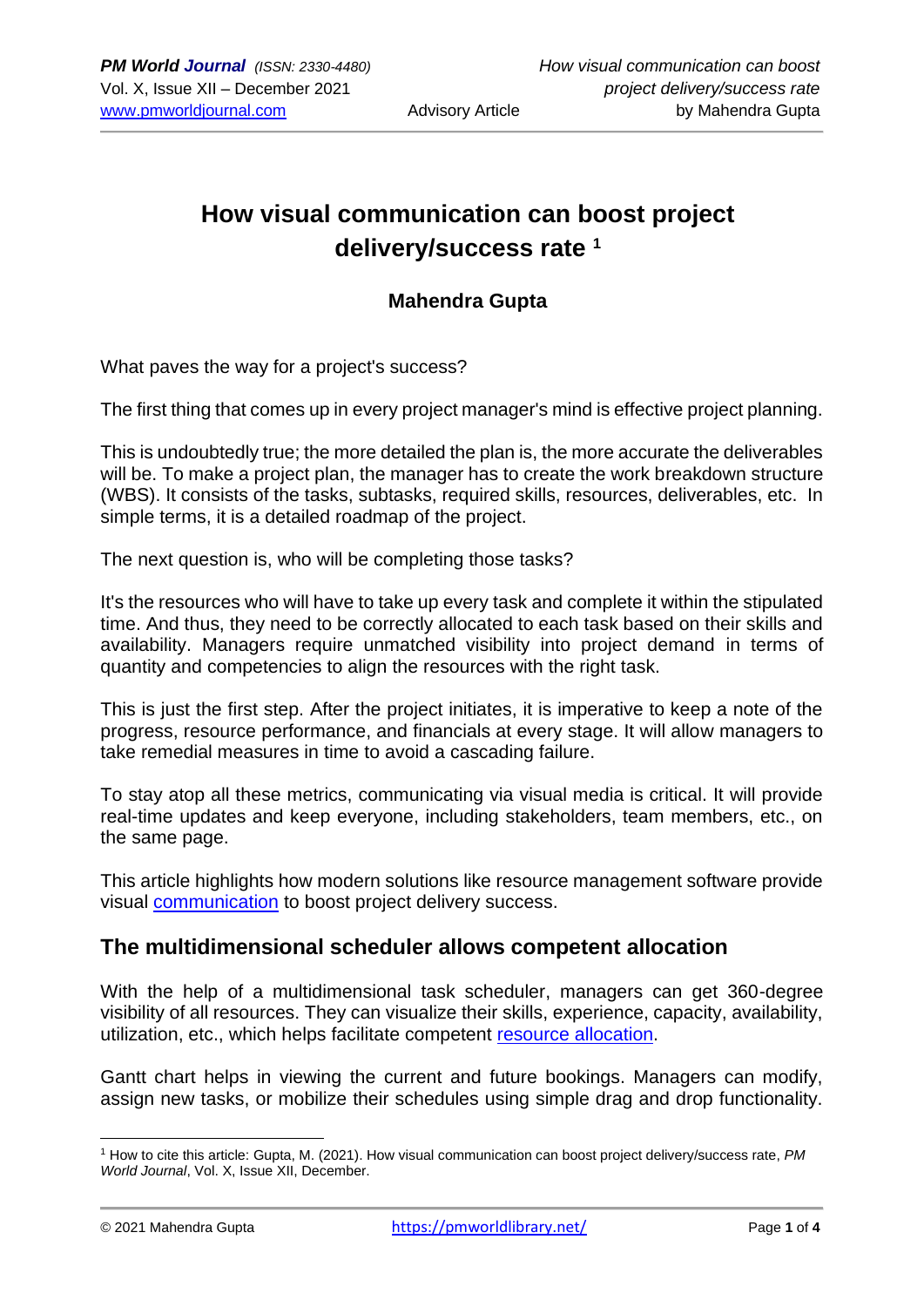The complete visibility of utilization and existing workload also enables managers to avoid over/under allocation of tasks.

#### **Real-time BI reports minimize reaction time**

Business intelligence reports help in making data-driven decisions. The resource management solution provides customized data and provides leeway to configure graphs based on your requirements. For instance, if you want to observe the utilization rates, you can configure the dashboard and even color-code the graph based on your preferences. Besides, role-based access eliminates information overload, and one can make quick, informed decisions based on precise data.

Similarly, various KPI reports represent the project's and resource's progress and assist the managers and stakeholders in forming a course correct plan. Also, since all the reports are based in real-time, it minimizes unnecessary reporting delays and allows managers to stay proactive to control the project's fate.

### **Color-coded dashboards & graphs provide an overview of resource performance**

A modern resource management solution provides various graphs, reports, dashboards, etc., that are color-coded to make them more comprehensible. For instance, in the utilization report, different rates can be custom color-coded based on utilization percentage. Like, 100% utilization is coded as green, 90% as blue, 80% as yellow, and so on, up to 0% as red.

Similarly, you can have graphical representation, pie charts, etc., to customize the data at your convenience. During stakeholder review meetings, project managers can convey the project's progress with accurate details and comprehensive infographics. The senior management can review these reports, analyze them, and formulate an action protocol.

#### **The Kanban boards are the center to understand task interdependencies**

For a project, understanding the workflow, task interdependencies are incredibly crucial. Otherwise, the project's quality and timeline may suffer. To make this workflow more engaging and organized, visual kanban boards come in handy. Kanban boards provide the visual representation of the different tasks, subtasks, and their interdependencies.

These charts clearly depict the tasks and their status. The manager can easily change the status of each activity using a simple drag and drop facility. When you have multiple activities, a visual representation gives a clear picture of the progress for each task. Thus, senior management can identify the most critical task and track their performance.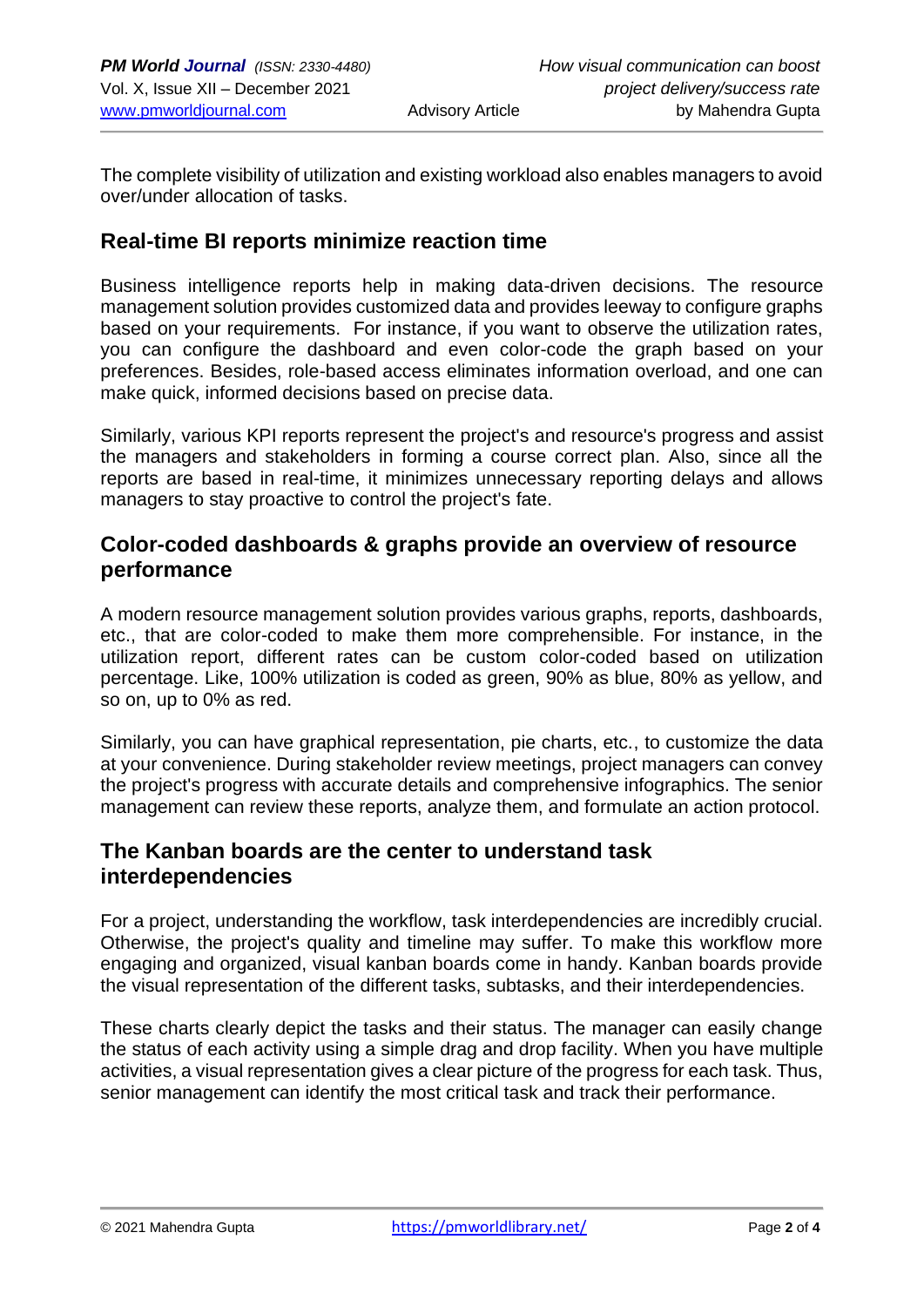# **The centralized view allows seamless collaboration between team members**

The resource management tool maintains a single version of the truth. It provides a birds' eye of enterprise-wide resources and projects and allows seamless integration of other apps and software. Thus, managers can keep a single repository and minimize data redundancy.

Moreover, the real-time updates and centralized view keep everyone on the same page. For instance, the tool can consolidate data from different sources and generate forecast vs. actual reports. Thus, managers can share the information and even export the reports to excel to collaborate and communicate with stakeholders and take feedback, opinions, etc. They can also share the same with the team to keep everyone informed of the progress.

# **A communicative resource requisition workflow for better project management**

With the help of an effective resource management solution, the resource requisition process also becomes effortless. The [project managers](https://www.google.com/url?client=internal-element-cse&cx=014225300941493568312:zi8cxi4vbb0&q=https://pmworldlibrary.net/wp-content/uploads/2018/08/pmwj73-Aug2018-Youker-job-of-project-manager-second-edition.pdf&sa=U&ved=2ahUKEwi-i-GP8JH0AhWXzzgGHdhOAV44HhAWegQIAhAB&usg=AOvVaw0lvG47AqeVR9YUFM9aC_y3) can send resource requests stating every detail to the resource manager. The resource manager will be able to see the requirements and then propose resources. Moreover, managers can prioritize projects based on criticality and suggest resources.

Besides using the solution, resource managers can publish open positions, and interested candidates can revert. Then, based on the best fit and availability, they are proposed to the concerned project managers, who may either accept or reject the resources. Then, the resource manager looks into the resource pool and suggests other suitable resources, and this activity continues till both managers are on the same page. Furthermore, as the entire process is documented and auditable, it eliminates conflicts.

# **Conclusion- Takeaway tips to streamline the management process**

A project will be successful when the managers have a streamlined project and resource management process in place. Here are a few tips that can help standardize the process:

- Develop a proper project plan and create a WBS stating the tasks, subtasks, interdependencies, etc.
- Identify the resource requirements and send resource requests to the resource managers beforehand.
- Analyze the resources sent by the resource manager and either approve or disapprove the resources.
- Schedule approved resources for the different tasks based on their criticality.